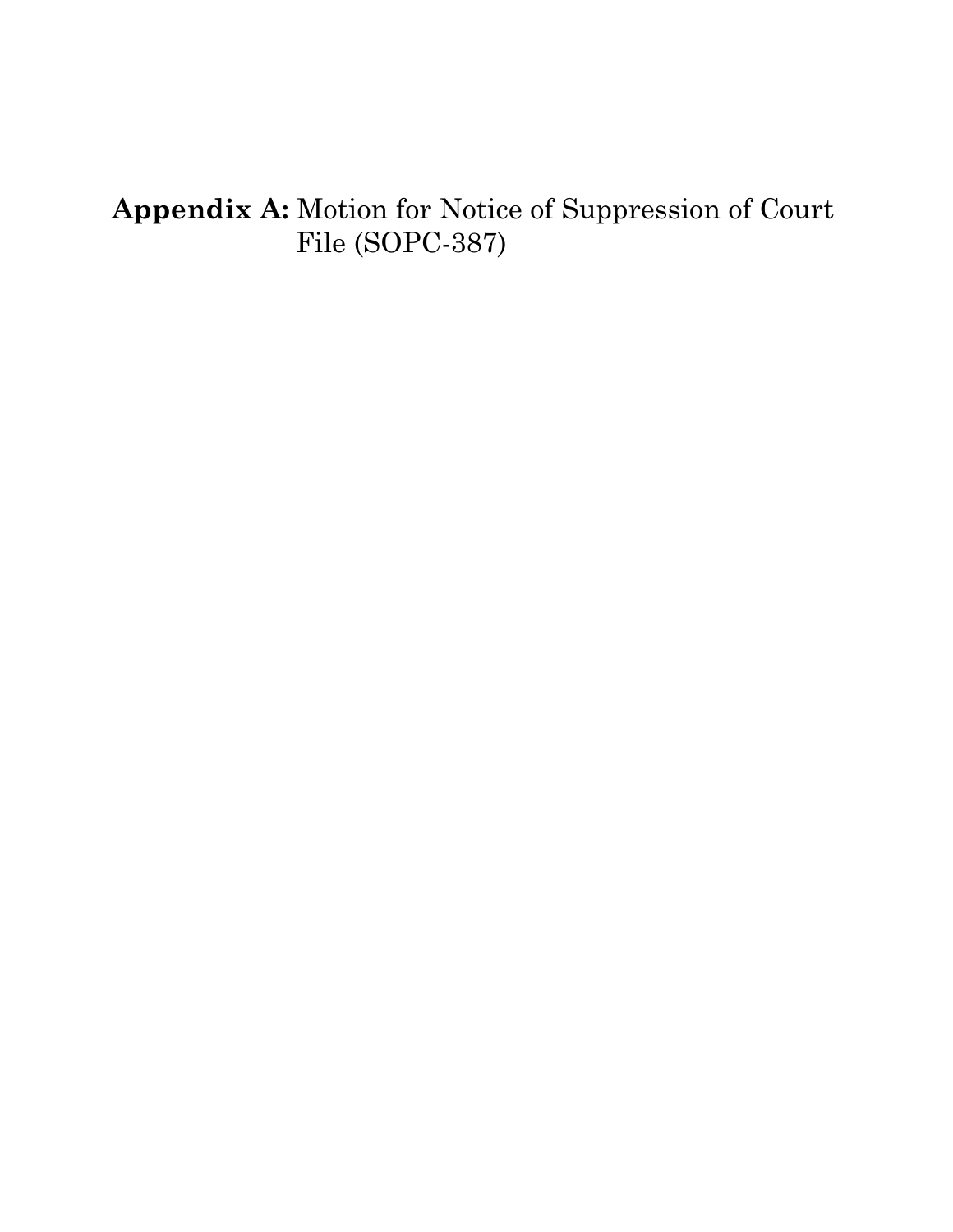| <b>Arapahoe County District Court</b><br>7325 South Potomac Street, Centennial, CO 80112<br>THE PEOPLE OF THE STATE OF COLORADO,<br>Plaintiff,<br>V.<br><b>SIR MARIO OWENS,</b><br>Defendant.                                                                                                                                             |                                              |
|-------------------------------------------------------------------------------------------------------------------------------------------------------------------------------------------------------------------------------------------------------------------------------------------------------------------------------------------|----------------------------------------------|
| <b>Counsel for Defendant:</b><br>JAMES A. CASTLE, No. 14026<br>JENNIFER L. GEDDE, No. 32163<br>C. KEITH POPE, No. 18955<br>JONATHAN D. REPPUCCI, No. 30069<br>1544 Race Street<br>Denver, CO 80206<br>Telephone: (303) 675-0500<br>Email: jcastlelaw@gmail.com<br>jgeddellc@gmail.com<br>keith@boulderdefender.com<br>jiccupper@gmail.com | <b>Case Number: 06CR705</b><br>Division: 206 |

## **MOTION FOR NOTICE OF SUPPRESSION OF COURT FILE [SOPC-387]**

The Defendant Sir Mario Owens, through his post-conviction counsel ("PCC"),

respectfully moves the Court to provide notice to the parties of its order suppressing the

entire court file in the above-captioned case.

[1](#page-1-0). PCC has learned that the entire public<sup>1</sup> court file in this case has been

suppressed by order of the Court. Members of the public who wish to view the file are

<span id="page-1-0"></span><sup>&</sup>lt;sup>1</sup> The Court has required the parties to file two copies of every pleading filed with the Court. One copy must be unredacted and is submitted for the Court's eyes only and is not placed in the public file. A second copy, in which witness address information is redacted, must also be filed. This second copy historically had been placed in a so-called "public" file. The public file was ostensibly maintained so that the public could review the materials in the court file, albeit in redacted form. It is this public file, which has now been suppressed by order of the Court.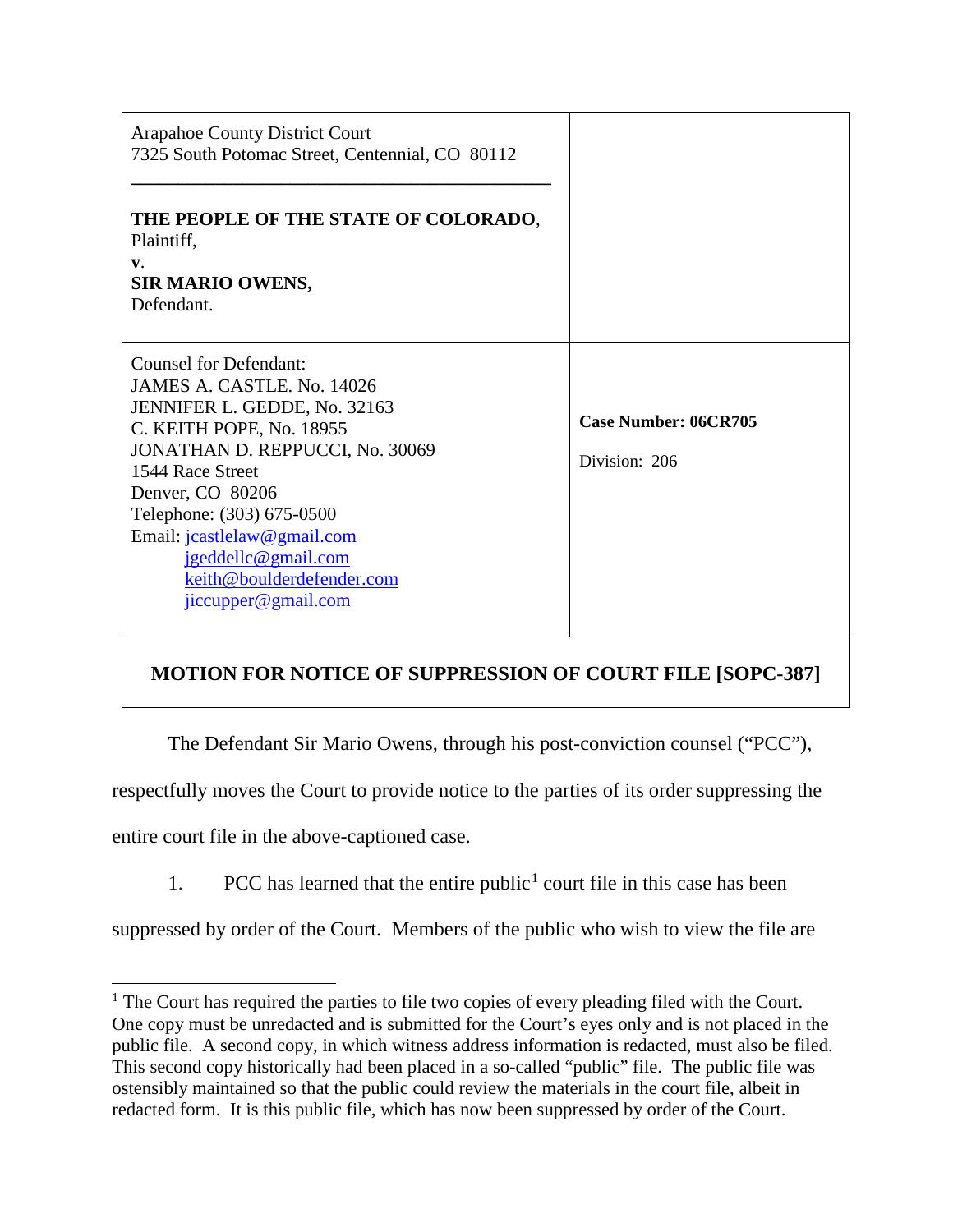being informed that it has been suppressed and that the only way any member of the public can view a document is by filing a motion describing the documents to be reviewed and the reasons for viewing the documents. "Public access" to the entire court file in this case has been wholly denied within the meaning of Chief Justice Directive 05- 01, in that the public is not being allowed to inspect and obtain a copy of any information in the court record.

2. PCC has never been provided with a copy of any such order, if it is, in fact, a written order. To the extent that the order was oral, PCC has not been informed by the Court of the substance or basis of any such order. Similarly, to PCC's knowledge, there exists no record which justifies the suppression of the file from public view.

3. Mr. Owens requests immediate notification of the details of any order suppressing the public file from public access.

4. The transcripts of the court proceedings in this case have already been suppressed, absent a motion and a court order requiring the implementation of an elaborate and tedious process that took one recent member of the public two months to navigate.

5. The exhibits in this case have been similarly suppressed entirely from public view.

6. There is no public access to the registry of actions. The public may access the Colorado electronic court database through one of two vendors: LexisNexis VitalChek or BIS. As the Owens case is suppressed, these databases show that there is no cases against Mr. Owens and no case number 06CR705 in the Arapahoe County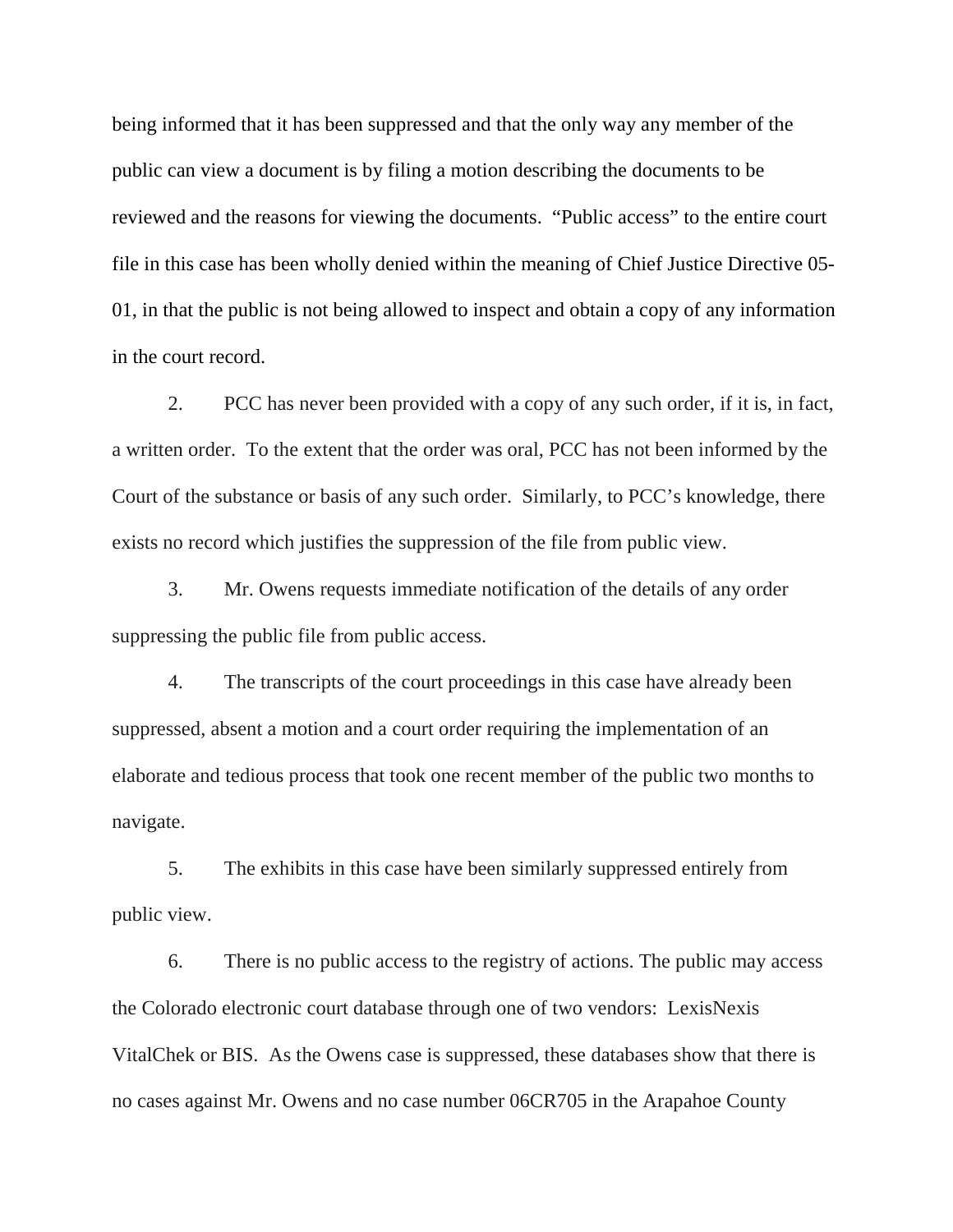District Court.

7. The public court file was the only item relating to this capital case that had not been previously suppressed. Therefore, an order that now suppresses that last scrap of material from public access is an important order that must be provided to the parties. It would be ironic indeed, if the order suppressing the public file is similarly suppressed and also sealed from the view of the parties.

Respectfully submitted this 21st day of September, 2018.

/s/ James A. Castle /s/ Jennifer L. Gedde /s/ C. Keith Pope /s/ Jonathan Reppucci

James A. Castle, No. 14026 Jennifer L. Gedde, No. 32163 C. Keith Pope, No. 18955 Jonathan Reppucci, No. 30069

Post-Conviction Counsel for the Defendant Sir Mario Owens

## **CERTIFICATE OF SERVICE**

I hereby certify that on the 21st day of September, 2018, a true and correct copy of the foregoing **MOTION FOR NOTICE OF SUPPRESSION OF COURT FILE [SOPC**foregoing **MOTION FOR NOTICE OF SUPPRESSION OF COURT FILE [SOPC- 387]** will be served, via U.S. Mail, postage-paid, hand-delivery, or has been served via electronic mail for those who have agreed to such service, on the following:

GEORGE H. BRAUCHLER, JOHN HOWER, ANN TOMSIC, JACOB EDSON ARAPAHOE COUNTY DISTRICT ATTORNEY'S OFFICE 6450 S. REVERE PKWY CENTENNIAL, CO 80111-6492

DANIEL EDWARDS ATTORNEY GENERAL'S OFFICE 1525 SHERMAN STREET, 7TH FLOOR